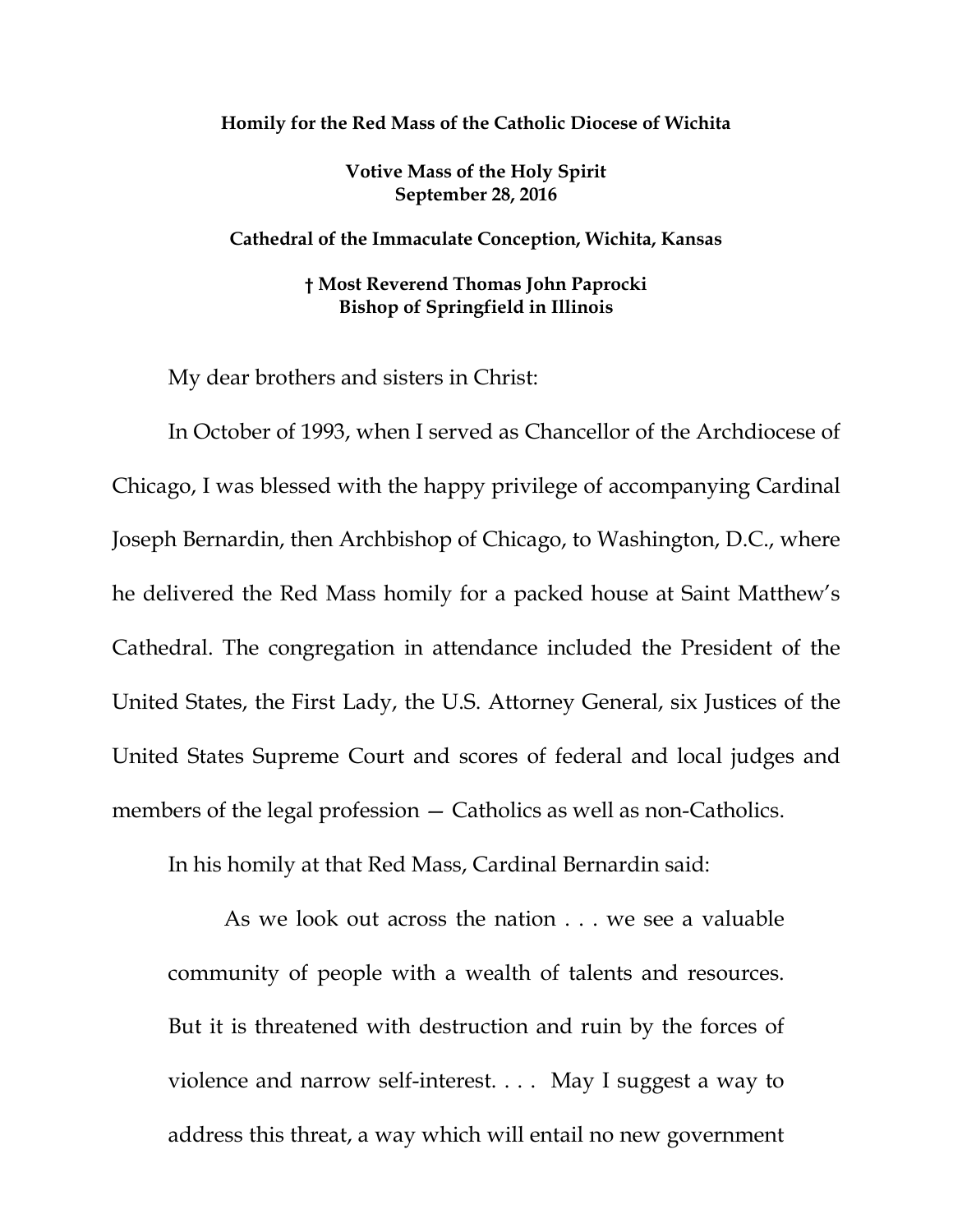programs, no new laws and best of all no new expenditures of funds! That is because the means I suggest are not political, legal or financial, but spiritual. My suggestion is that, as a nation, we embark on a concerted effort to promote the common good through the practice of virtues. Although not requiring any new government programs, new laws or new expenditures of funds, the promotion of the common good in this way does call for a change of focus, a change of emphasis, a change of direction, a change of attitudes and, most of all, a change of heart.<sup>[1](#page-10-0)</sup>

As described by the Second Vatican Council in the Pastoral Constitution on the Church in the Modern World, "The common good ... is the sum total of all conditions which allow people, either as groups or as individuals, to reach their fulfillment more fully and more easily."[2](#page-10-1) Thus, there is a dynamic relationship between the individual and the rest of society in promoting the common good.

Cardinal Bernardin's advice, which remains valid for us today, suggests that the common good is effectively promoted by acting consistently in accord with the virtues. The *Catechism of the Catholic Church*,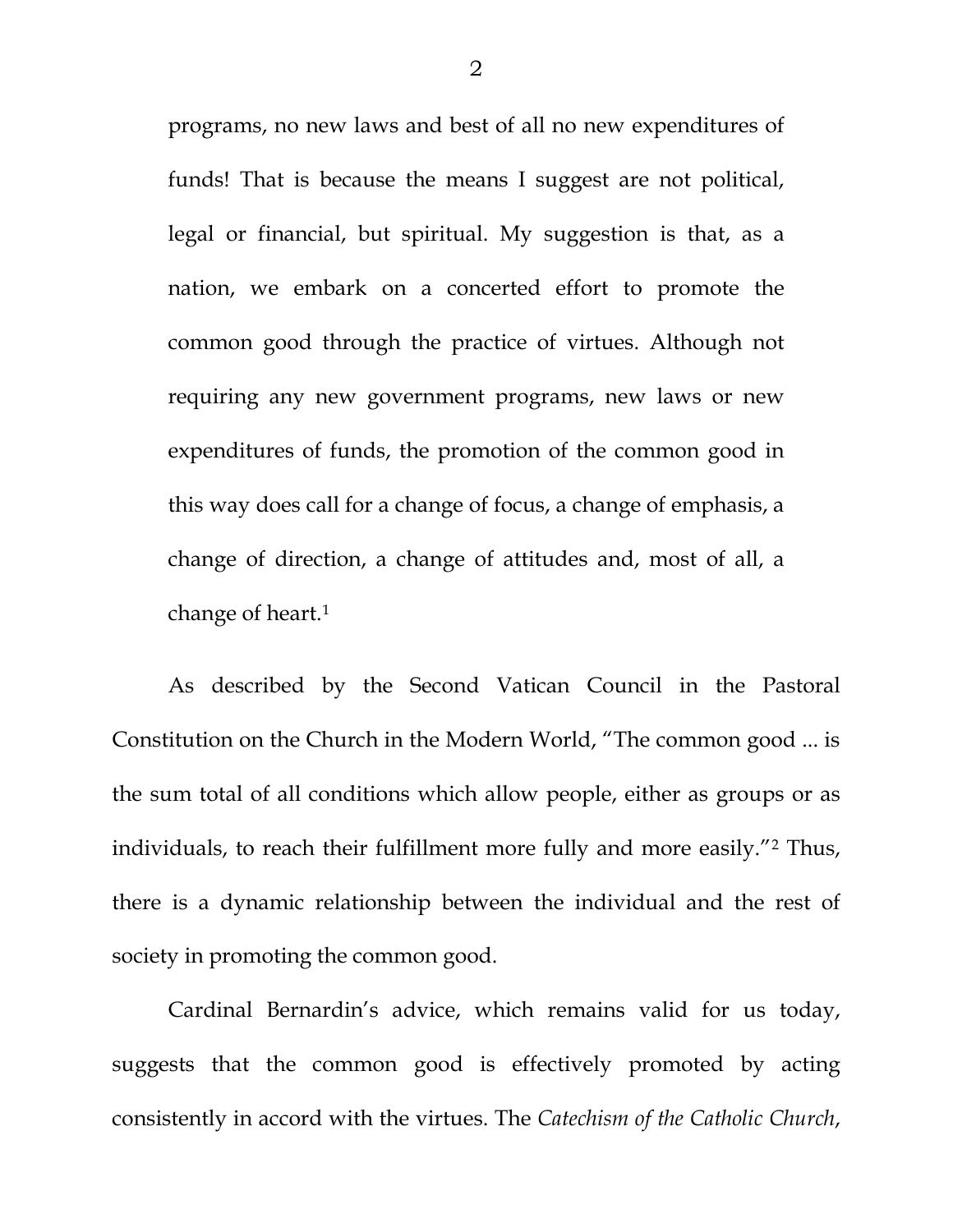reflecting our Catholic tradition, defines virtue as "a habitual and firm disposition to do good. It permits a person not only to do good deeds, but also to give the best of himself or herself."[3](#page-10-2)

Human virtues are attitudes, dispositions and understandings by which we regulate our actions, control our passions and guide our conduct in accord with reason and faith.[4](#page-10-3) Examples of human virtues are prudence, justice, fortitude and temperance. The human virtues are rooted in the theological virtues of faith, hope and love. They are called theological virtues because their reference point is God himself, leading human beings to a participation in God's divine nature.[5](#page-10-4)

When the virtuous life is the hallmark of any given community or society, the common good is then served by the members of that community or society being habitually and firmly disposed to do good and to give the best of themselves. This can be done regardless of one's faith.

Just a few months before Cardinal Bernardin's 1993 Red Mass homily, a joint statement issued by the United States Catholic Conference, the National Council of Churches and the Synagogue Council of America, three organizations representing some 100 million American Christians and Jews, said: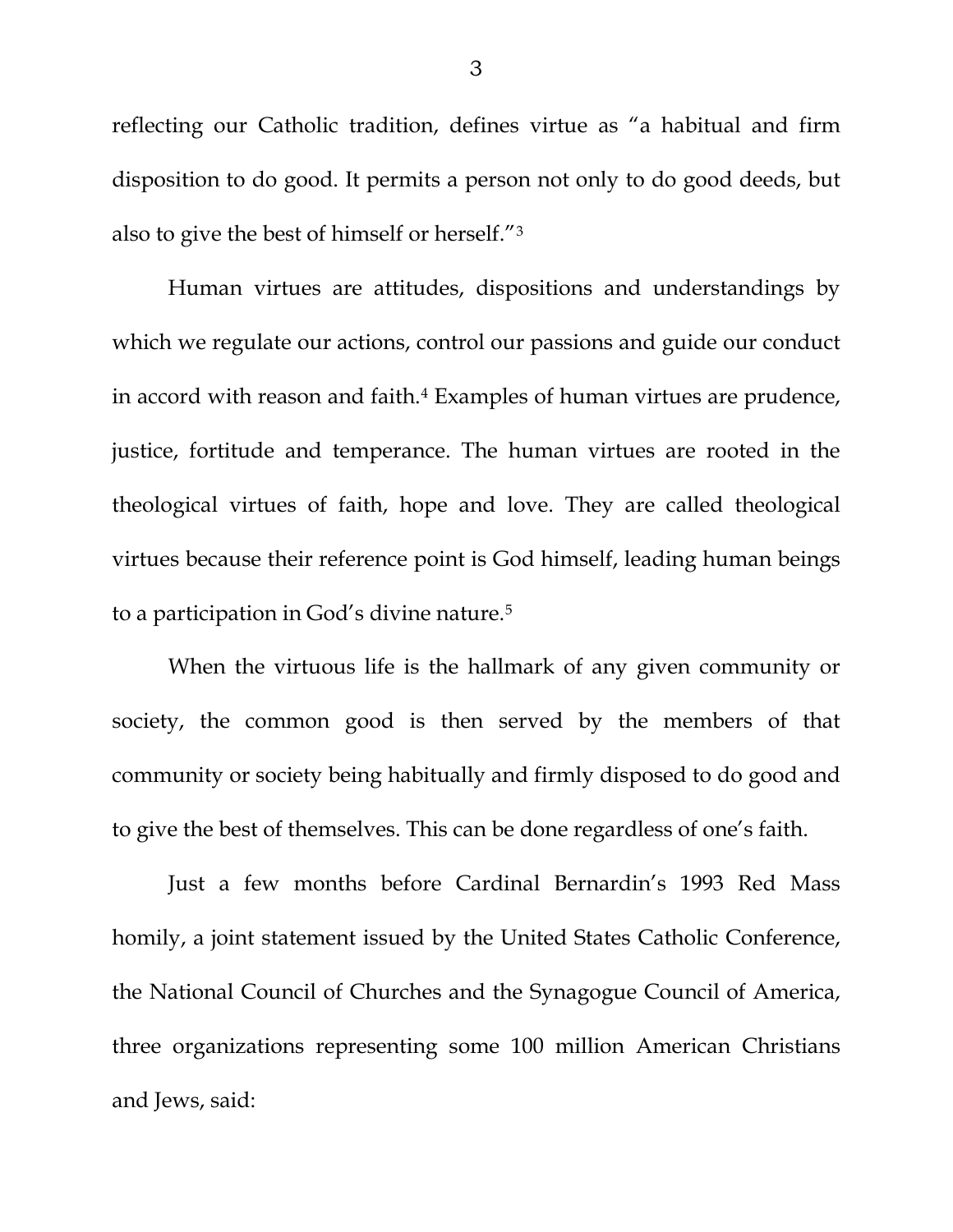The common good is an old idea with a new urgency. It is an imperative to put the welfare of the whole ahead of our own narrow interests. It is an imperative which we fervently hope will guide our people and leaders at this new moment. It is an imperative for a national embrace of responsibility and sacrifice, of compassion and caring as building blocks for meaningful lives and for a healthy society. We believe we can and must do better.<sup>[6](#page-10-5)</sup>

Our world, our nation and our state face some serious challenges marked by various conflicts and divisions characteristic of our time. With the general election coming up in just a few weeks, people are pondering and praying over their choices. Although candidates are also running for state and local offices, the presidential election this year is unprecedented and most challenging. Those who are concerned with protecting human life from conception until natural death, promoting marriage and family life, and defending religious liberty point to the Democrats' aggressive proabortion stance and activist agenda expanding lesbian, gay, bisexual, and transgender rights, while restricting religious liberty, as expressed at the Democratic National Convention this past summer and reflected in the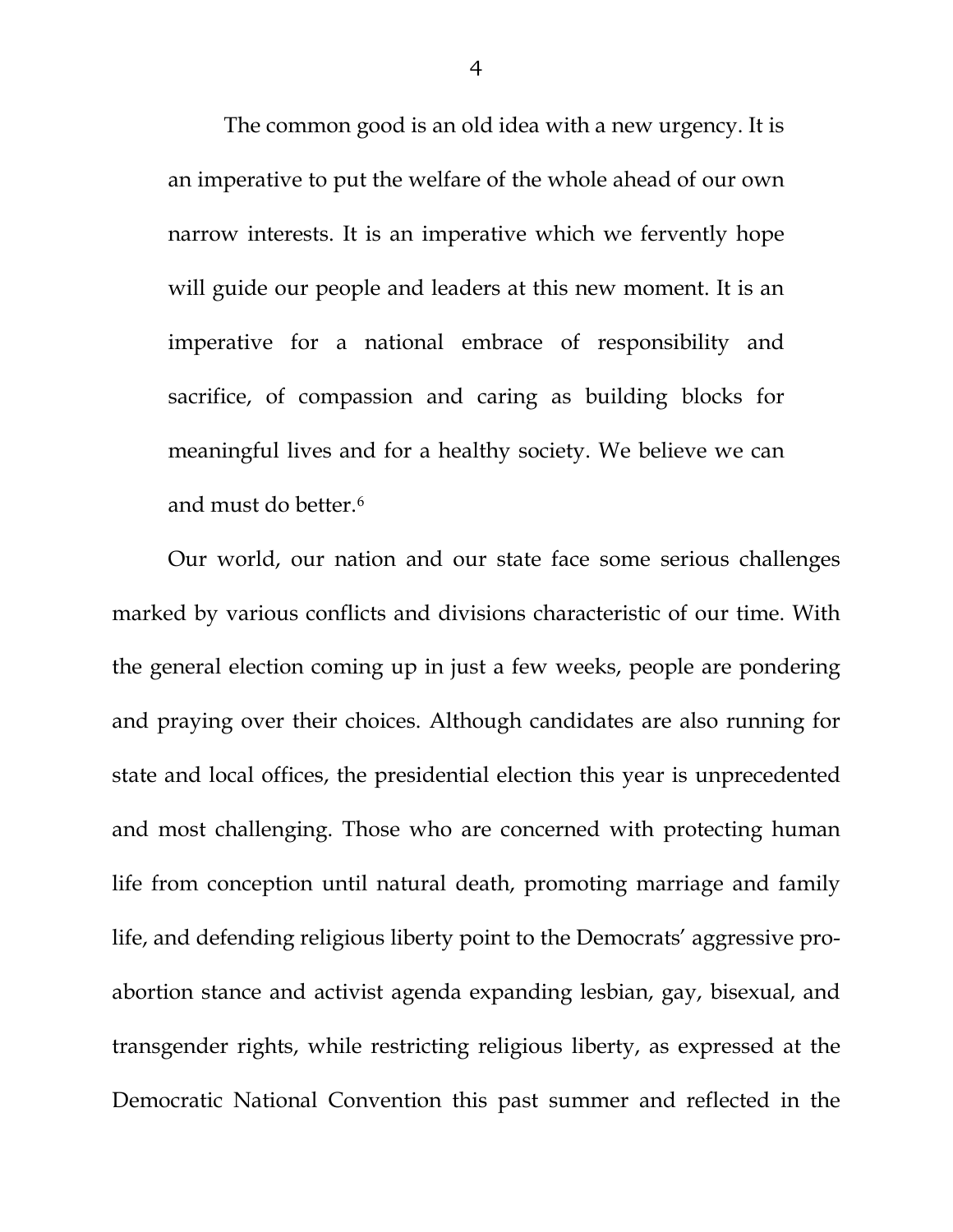2016 Democratic Party Platform. On the other hand, Republicans historically have not fared very well in these same areas in practice, as Supreme Court Justices appointed by Republican presidents in the past have rendered decisions advancing abortion rights, recognizing same-sex marriage and restricting religious freedom. Conversely, Democrats articulate strong concern for the poor, but half a century of the War on Poverty has yielded little progress in this regard.

Both candidates for president are seen as having such serious flaws as to lead some people to wonder if they can vote for either candidate of the two major parties or if they should skip voting in this year's election. In the end, people must follow their consciences, but they should also take care to form their consciences properly and make informed decisions.

In this regard, the Catholic Bishops of the United States provide guidance in their document, Forming Consciences for Faithful Citizenship, saying, "In the Catholic Tradition, responsible citizenship is a virtue, and participation in political life is a moral obligation" (no. 13). This reflects the teaching of the *Catechism of the Catholic Church*, which reminds us, "It is necessary that all participate, each according to his position and role, in promoting the common good. This obligation is inherent in the dignity of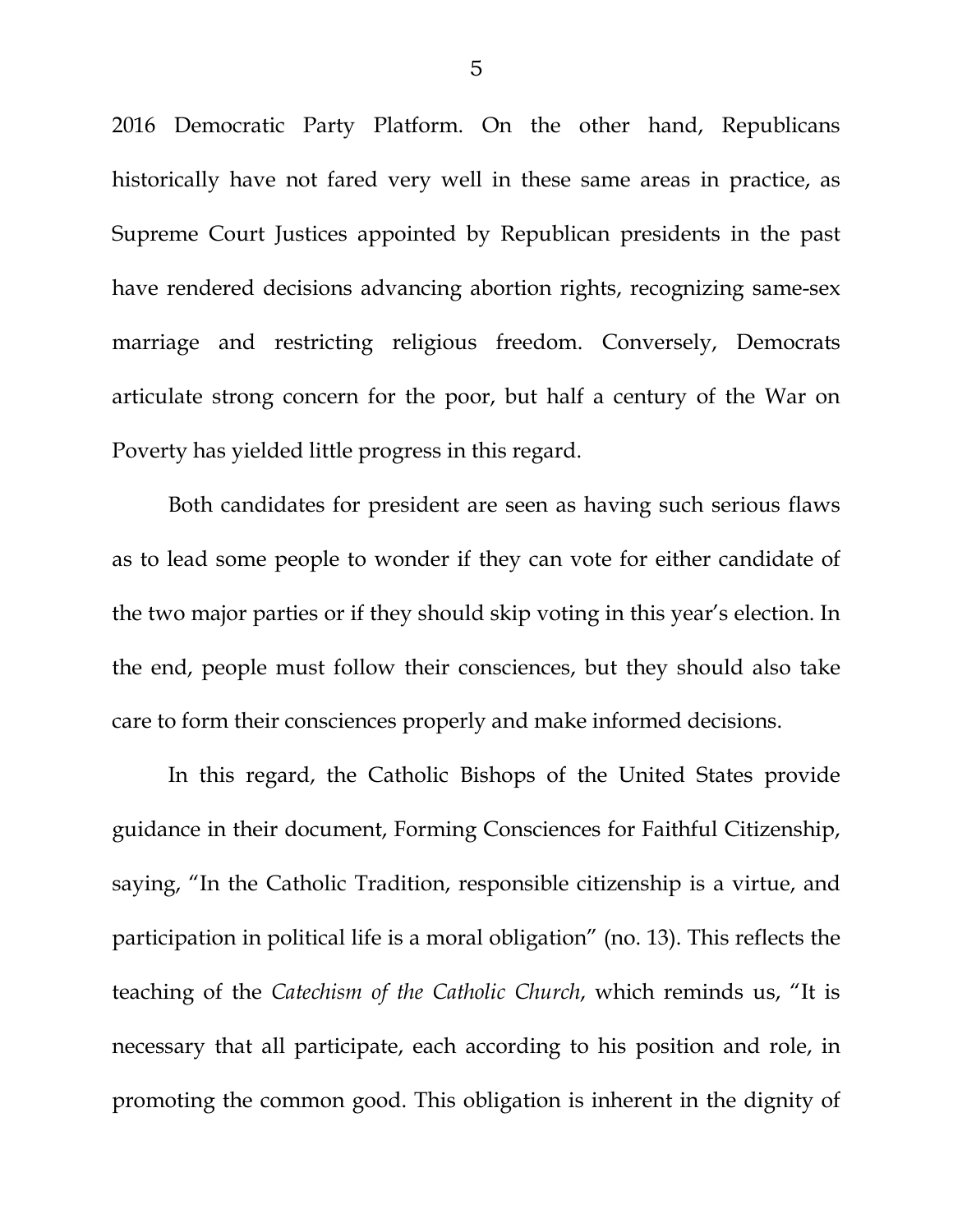the human person. . . . As far as possible citizens should take an active part in public life" (nos. 1913-1915).

The phrase "as far as possible" indicates that there may be legitimate limits to our active participation in public life. For example, priests do not normally hold public offices in the civic sphere. Voters may also legitimately conclude in conscience that they cannot vote for either candidate of the two major political parties. In such cases, voters in most jurisdictions can write in the name of a candidate of their choosing. In all cases, voters can skip voting for a particular office, but still vote for other offices on the ballot.

A phrase that has been coined to describe those who opt out of participation in political life is the "Benedict Option," named not after Pope Benedict XVI, but St. Benedict of Nursia, who lived from about 480 to 537. Saint Benedict was an educated young Christian who left Rome, the city of the recently fallen Empire, out of disgust with its decadence. He went south, into the forest near Subiaco, to live as a hermit and to pray. Eventually, he gathered around him some like-minded men, and formed monasteries. Benedict wrote his famous Rule, which became the guiding constitution of most monasteries in western Europe in the Middle Ages.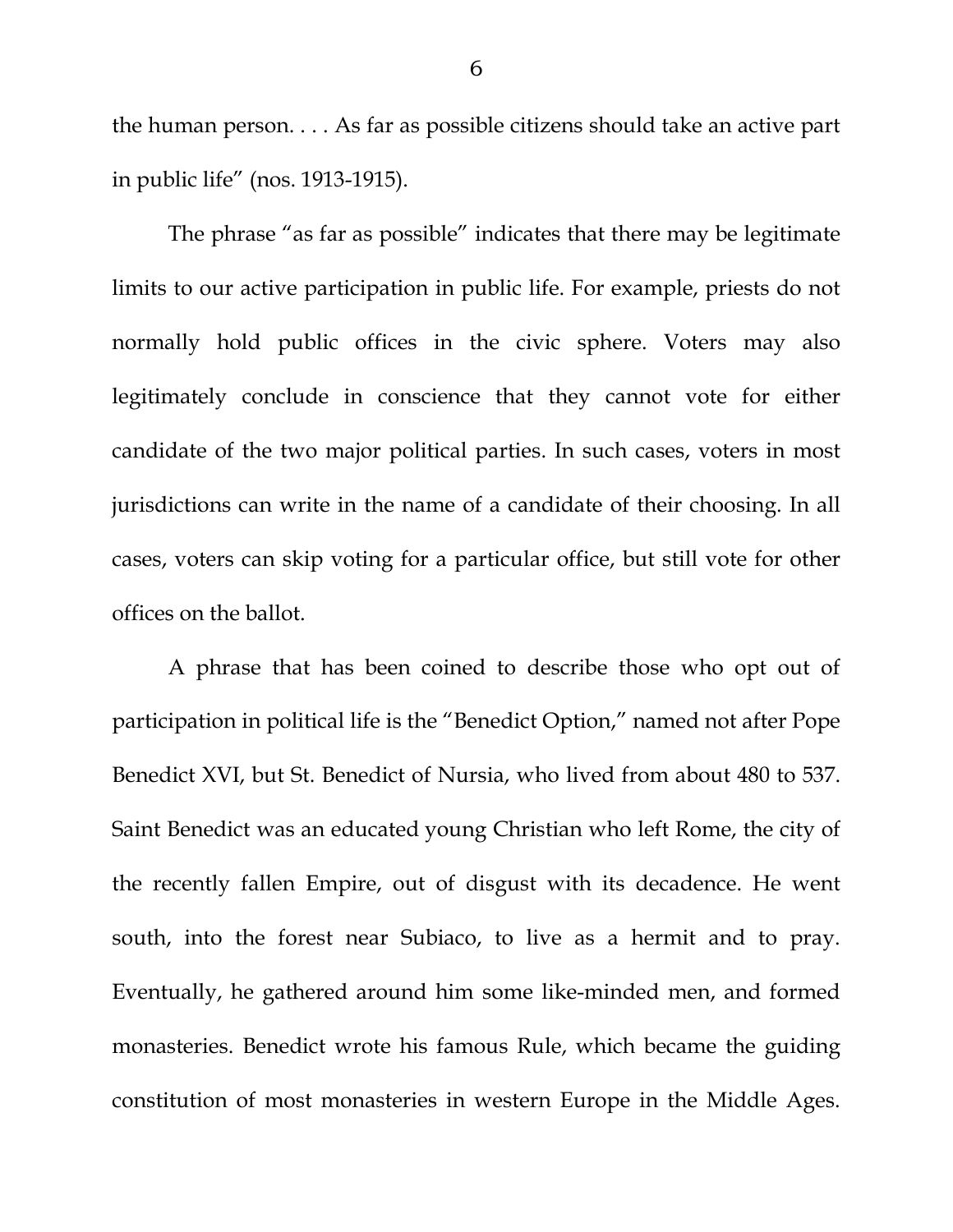The monasteries were incubators of Christian and classical culture, and outposts of evangelization in the barbarian kingdoms.

The idea of the Benedict Option was suggested by Alasdair MacIntyre, Professor Emeritus in the Department of Philosophy at the University of Notre Dame in his book *After Virtue*, in which he drew certain parallels between our own age in Western Europe and North America and the epoch in which the Roman empire declined into the Dark Ages, writing that a "crucial turning point in that earlier history occurred when men and women of good will turned aside from the task of shoring up the Roman imperium and ceased to identify the continuation of civility and moral community with the maintenance of that imperium. What they set themselves to achieve instead—often not recognizing fully what they were doing—was the construction of new forms of community within which the moral life could be sustained so that both morality and civility might survive the coming ages of barbarism and darkness. If my account of our moral condition is correct, we ought also to conclude that for some time now we too have reached that turning point. What matters at this stage is the construction of local forms of community within which civility and the intellectual and moral life can be sustained through the new dark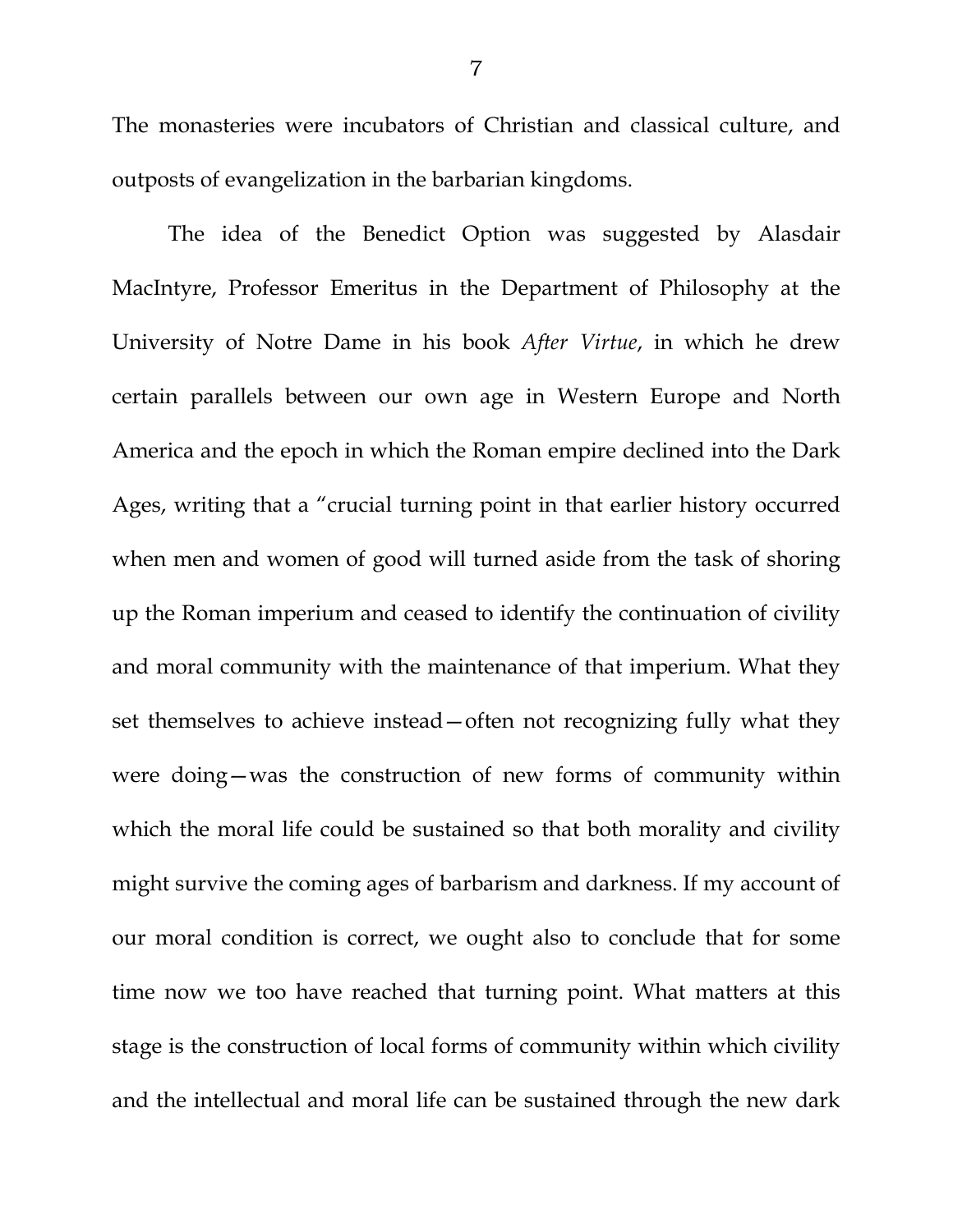ages which are already upon us. And if the tradition of the virtues was able to survive the horrors of the last dark ages, we are not entirely without grounds for hope. This time however the barbarians are not waiting beyond the frontiers; they have already been governing us for quite some time. And it is our lack of consciousness of this that constitutes part of our predicament. We are waiting not for a Godot, but for another—doubtless very different—St Benedict."

While the Benedict Option should not be understood simply as a withdrawal from the world, others have suggested something more engaged with the world, such as a Dominican Option, a Franciscan Option or a Norbertine Option. In the end, however, we really do not need to choose Benedict, Dominic, Francis, Norbert or any other saint after which to name a new option. These are all wonderful saints who point us to a more compelling person. Heaven is full of saints who found different ways to imitate Christ. The real figure to whom we should configure ourselves is Jesus Christ. Moreover, Jesus Christ is not an option in the sense of being optional. He is the Way, the Truth and the Life. We are called to live lives of ordinary virtue and heroic, saintly holiness in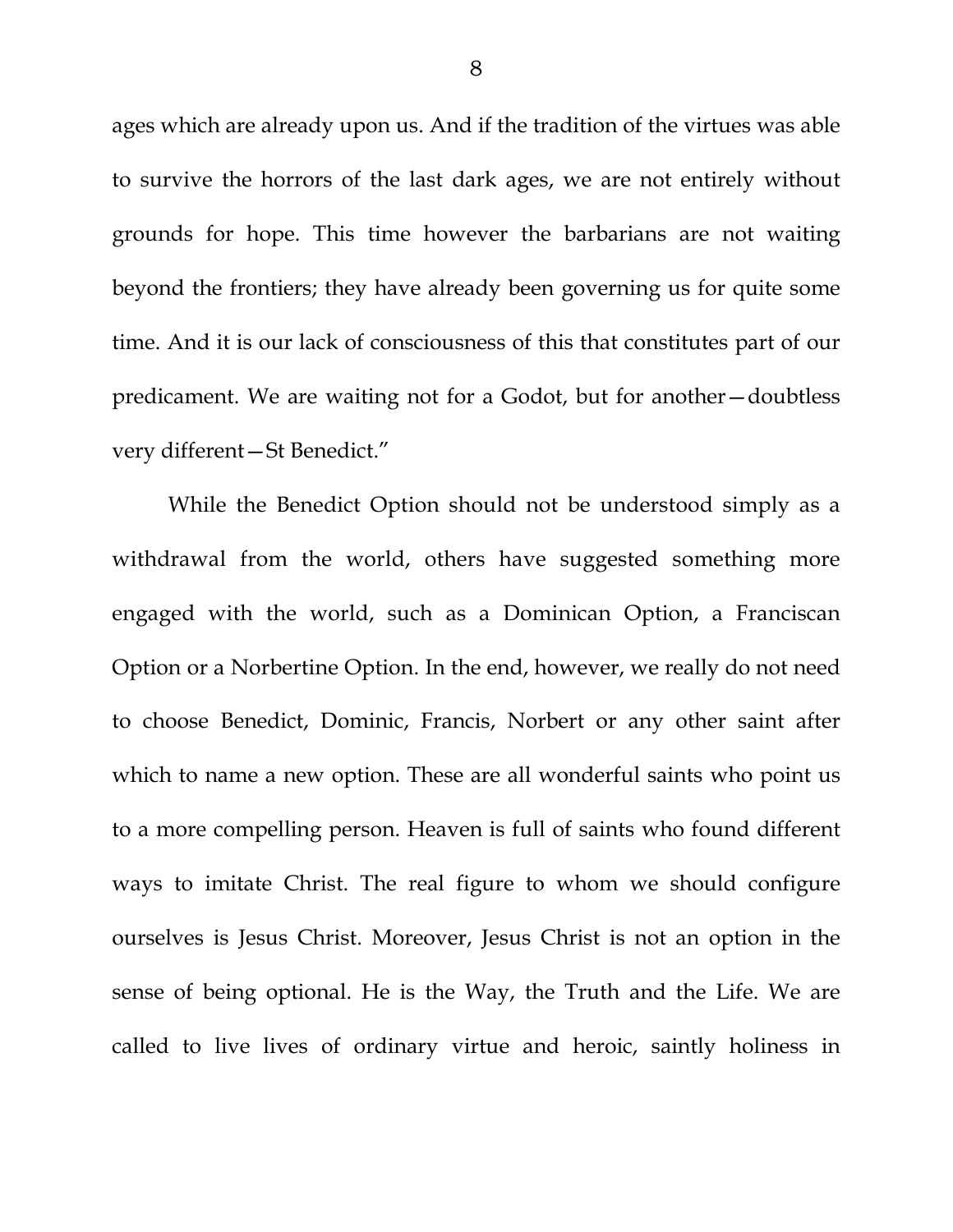imitation of Christ, as intentional, dedicated and faithful disciples of Our Lord and Savior, Jesus Christ.

In this regard, Abraham Lincoln, the most famous citizen of my diocese and Bishop Kemme's home diocese, Springfield, Illinois, said in his Second Inaugural Address, with regard to the two sides embroiled in the Civil War in the 1860's, "Both read the same Bible, and pray to the same God; and each invokes His aid against the other. . . . The prayers of both could not be answered; that of neither has been answered fully."[7](#page-10-6)

Reflecting on this attitude of Mr. Lincoln, the Reverend Matthew Simpson, one of the Bishops of the Methodist Episcopal Church, in his *Funeral Address Delivered at the Burial of President Lincoln*, May 4, 1865, at the Methodist Episcopal Church in Springfield, Illinois, related the following conversation between President Lincoln and a minister who said he hoped the Lord was on our side during the Civil War. Mr. Lincoln was said to have replied "that it gave him no concern whether the Lord was on our side or not, 'For,' he added, 'I know the Lord is always on the side of right;' and with deep feeling added, 'But God is my witness that it is my constant anxiety and prayer that both myself and this nation should be on the Lord's side.'"[8](#page-10-7)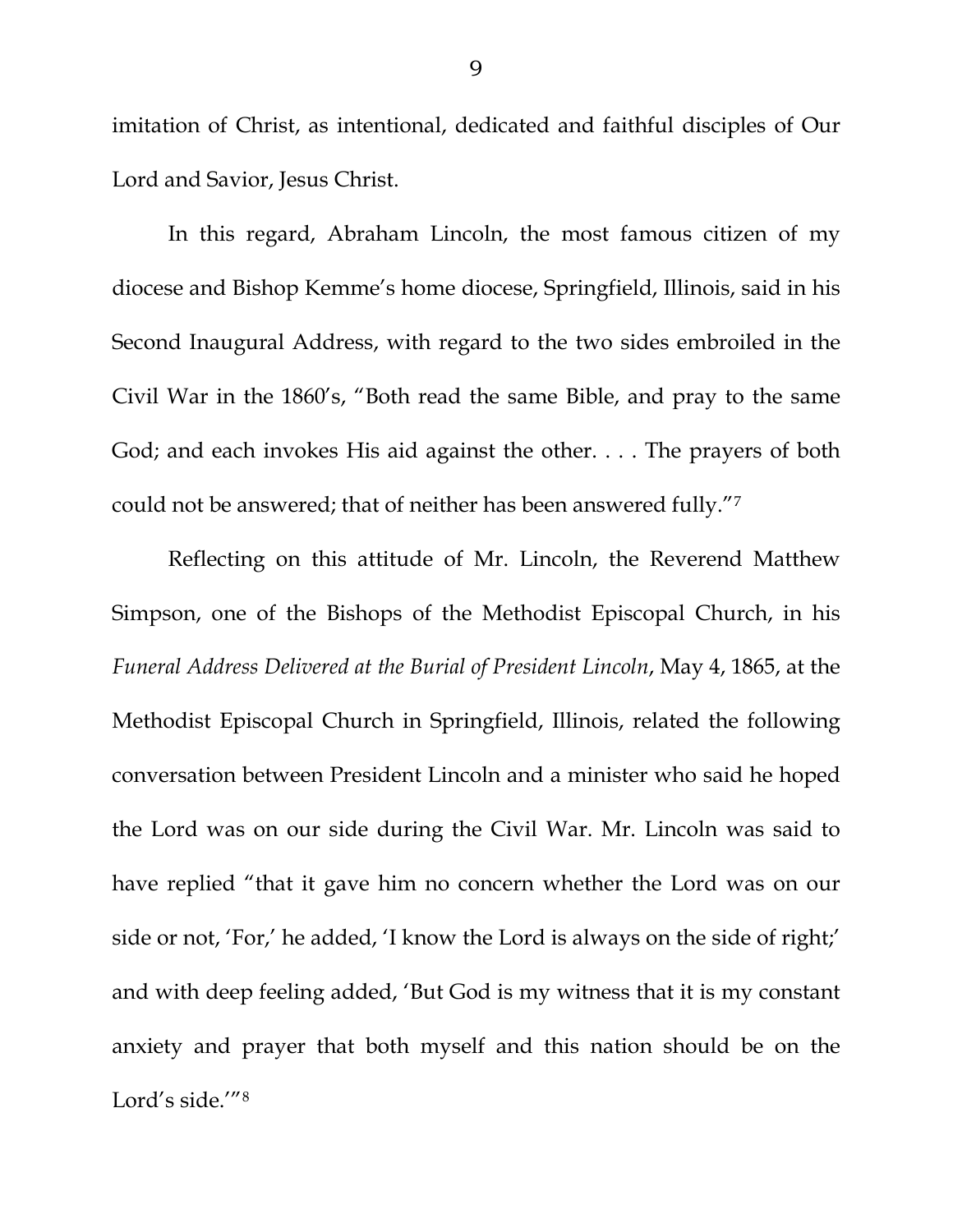Thus it is fitting that we approach the Lord in this Red Mass, praying that our all of actions be in accord with the divine will. The name "Red Mass" derives from the red vestments that are worn as the color symbolizing the Holy Spirit, whose wisdom we implore to guide the work and decisions of our legal professionals and government officials in the legislative, executive and judicial branches of government at the federal, state and local levels. In our Gospel today from Saint John, we are told that Jesus will send the Holy Spirit, also called the Advocate, from His Father. This Holy Spirit of truth, will guide us to all truth. The Holy Spirit shows no partiality, distributing His graces to everyone who seeks them with sincerity and an open heart.

In the same way, regardless of our political affiliation, our specific duties or personal philosophies, the Holy Spirit brings about marvelous effects to those who cooperate with God's grace. By seeking to do what the Lord wills<sup>[9](#page-10-8)</sup> and by putting our words and good intentions into action through lives of virtue, the greatest of which is love, $10$  we can indeed serve the common good, for "The Law of the Heart is Love."

May God give us this grace. Amen.